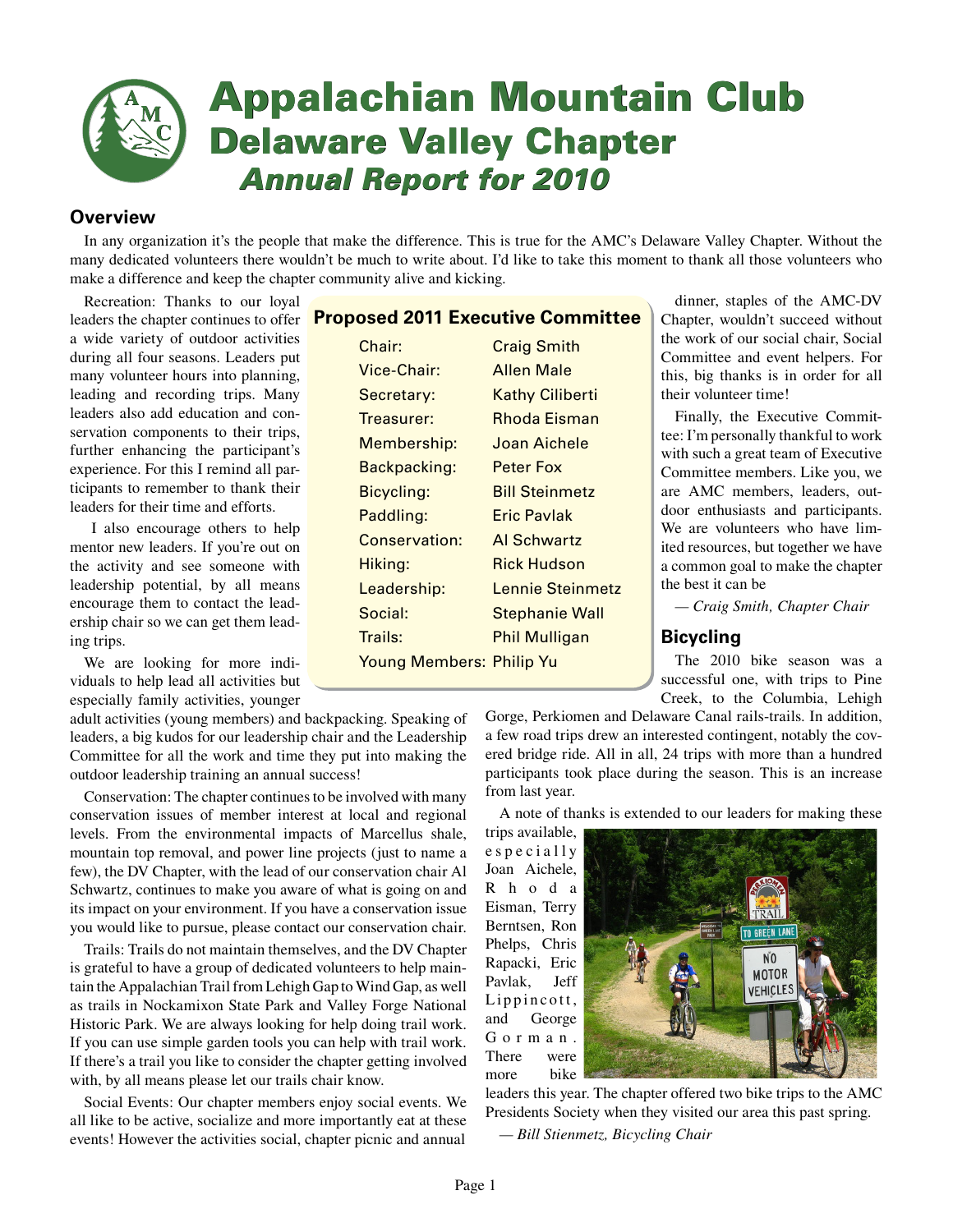# **Conservation**

These were the major accomplishments:

1. Led several hikes with a conservation theme for our local chapter.

2. Posted events with topics of relevance to members. Topics include issues regarding the Marcellus shale natural gas drilling, mountain top removal coal mining activities and the proposed power line additions.

3. Established a conservation blog with the purpose of getting members thinking about important local and regional issues of conservation: http://conservationandhiking.blogspot.com/

4. Volunteered at various events in the community related to sustainability and conservation.

*— Al Schwartz, Conservation Chair*

## **Hiking**

Our chapter was able to offer a very diverse hike schedule because of the dedication and hard work of volunteer trip leaders. Monday and Tuesday Wissahickon evening hikes, Wednesday canal path hikes, the popular Thursday evening Valley Forge hikes supplemented by select Friday evening hikes highlighted our weekday schedule.

The weekend schedule ranged from leisurely, ocean-side beach strolls to highly challenging rock scrambles and off-trail bushwhacks, and everything in between. Favorite non-metropolitan hiking desti-

nations include central New Jersey and the Lehigh Valley.

The winter hike schedule featured an Adirondack Mountain cross-country ski/snowshoe trip, popular multi-day upstate New York cross-country ski trips and the popular Catskills weekends. *— Jeff Lippincott, Hiking Chair*

## **Leadership**

The DV Chapter's Outdoor Leader Training course for 2010 took place on the weekend of April 16-18 at Weisel Hostel near Quakertown, PA. Eighteen students attended this year's course, which included two days of class time, role plays, and sociability. Evaluations from the course participants were extremely positive, including comments such as "very thorough and complete, extremely well organized" and "great opportunity to glean insight from experienced leaders. It surpassed my expectations!"

This year's event included a dinner on Saturday night prepared by chef Jim Catozzi which gave participants a chance to relax and get acquainted.

There were a total of 18 students in this year's course: Leonard Camp, Dave Trindle, George Gorman, Joe Geib, Jeff Waltrich, Steve Bailey, Cassandra Hogue, Lorraine Abate, Paul Potochniak, Irina Kulikovskaya, Tim Rooney, Jonathan Pincus, Paul Schott, Sue Caskey, Ian Kindle, Bonnie Tobin, David Block, and

Tammy Brandon.

The DV leaders who served as trainers and organizers for the 2010 course were Jeff Alpert, Jim Catozzi, Pete Jarrett, Mark Kern, Jeff Lippincott, Donna Morgan, Phil Mulligan, Ron Phelps, Craig Smith, Bill Steinmetz, Lennie Steinmetz, and Rich Wells.

A leader appreciation social was held on Saturday, May 15, at Weisel Hostel that was attended by 30 DV Chapter leaders. The discussion that followed the happy hour and dinner included:

1) A listing of current chapter activities and concerns by Chapter Chair Craig Smith

2) A discussion on possible ways to improve the chapter by the leaders in attendance

3) A discussion summary and excellent closing remarks by Leadership Committee Vice-Chair Pete Jarrett

A summary of the discussion was sent out on the leader hotline following the event. A number of leaders have suggested

that this event should be held on a regular basis.

We continued our reciprocal arrangement with the Connecticut Chapter so that DV members may attend their leader training course in the fall. This year's course will take place on November 19-21 in Litchfield, in western Connecticut. The Leadership Committee is currently working on plans for the outdoor leader training 2011 course, which is scheduled to take place in early spring. *— Lennie Steinmetz, Leadership Chair*

# **Lehigh Valley Group**

The Lehigh Valley Group has now completed its eighteenth year. Meetings are held on the third Wednesday of every month except December, July, and August in Bethlehem. Programs this year have included a wide range of topics such as "Hiking to Machu Pichu on the Inca Trail," "Mountaintop Removal in West Virginia", "Thru-Hiking the AT – a Mother-Daughter Tale" and "National Parks in the Northwestern US." The meetings include a short discussion on upcoming outdoor activities, a speaker, and a social time with refreshments. Attendance ranges from 30 to 50 people, including longtime AMC members as well as potential members.

The group continues to draw members from as far away as Scranton, East Greenville, Quakertown and western New Jersey. The after meeting social time often lasts for as long as the program, as people seem to enjoy the opportunity to meet new attendees, renew old acquaintances, and plan for upcoming outdoor adventures. We look forward to continuing our successful gatherings in 2011, with Phill Hunsberger remaining in his role as Lehigh Valley Group Chair. *— Lennie Steinmetz*

## **Membership**

The goals of the Membership Committee are recruitment of new members and retention of current members. In an effort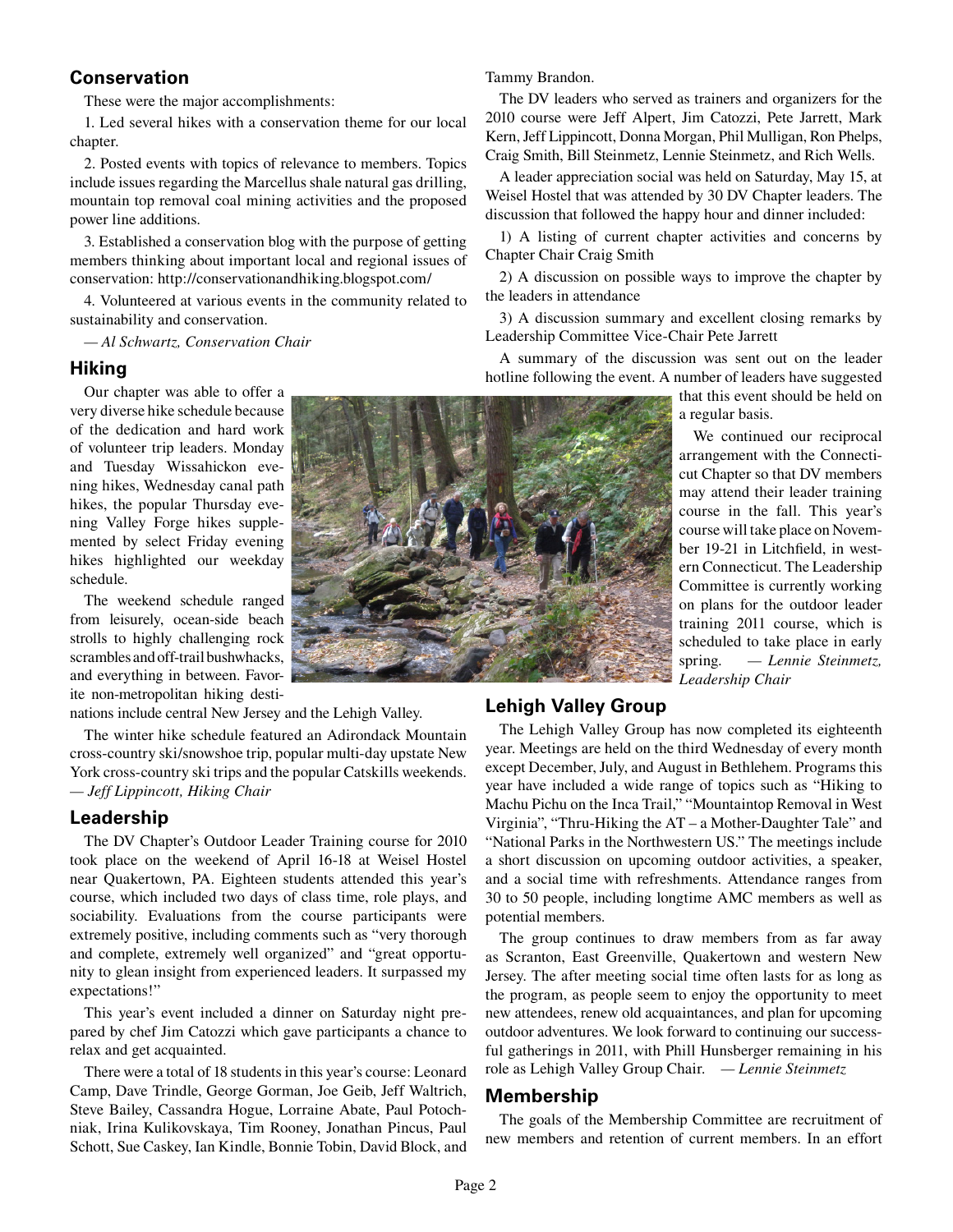to meet these goals we offered monthly new member hikes throughout the year, hikes open to all members. We held our annual New Members' Social in March, which was well attended by both new and seasoned AMC members who came out to help interact and answer many of the new member's questions. Thank you, seasoned members; I could not have done it without you. Lennie Steinmetz and I continued to provide a fun time at the New Member Weekend Getaways at nearby Mohican Outdoor Center. Thank you for helping, Lennie.

We represented AMC at various functions such as National Trails Days, National Public Lands Days and the very successful EMS Kayak Demo Days. Our new mini brochures designed by Eric Pavlak were a very useful tool. We used these to direct potential members to our chapter website.

Throughout the year I fielded many questions about the conversion to an electronic newsletter, and helped many members with logging into the AMC Member Center to "opt in" for electronic delivery. I thank all of the members who have signed up to receive our electronic newsletter.

Despite economic tough times our membership numbers have remained strong. It shows the commitment of our members to AMC and its mission. To all of you I say, "thank you!"

*— Joan Aichele, Membership Chair*

#### **Paddling**

Our chapter ran more than 70 paddling-days of trips in 2010, including whitewater trips on the Tohickon, Brodhead, Shohola. Lehigh, Stoneyriver Canyon and Stoneyriver Gorge, Shade Creek and Youghiegheny rivers in Pennsylvania; the Cheat River, both Canyon and Narrows, in West Virginia; Obed, Emory, Daddy's Creek and Pigeon in Tennessee; and the Nolichucky and

Chatooga IV in North Carolina.

We had flatwater trips on the Delaware, Schuylkill and Brandywine and Neshaminy in Pennsylvania; the Mullica, Great Egg Harbor River, Wading Creek and Spruce Run in New Jersey, plus a broadwater trip on the Chesapeake in Maryland.

Two trips were extended weeklong whitewater trips extending into West Virginia, Tennessee and North Carolina. Two were week-long wilderness whitewater trips on the de Lievre River and the Ashuapmushuan River,

Quebec, Canada, and one was a week-long flatwater trip on the West Branch Penobscot River in Maine. We also had 28 paddlers participate in our annual Mullica River canoe-camping weekend.

We ran our annual two-part basic canoeing course in May and June. Solo open canoe training was canceled due to high water. Our swiftwater safety course had 11 participants. We added two flatwater leaders and one whitewater leader. Participation on entry level (class 2-3) whitewater trips was the best in a decade.

*— Eric Pavlak, Canoeing Chair*

# **Shelter**

The volunteers in the shelter caretaking program, which was in use since the 1970's, keep the Leroy Smith Shelter on the AT near Wind Gap, PA in excellent condition. Summer watch extends from mid-April through October and a volunteer visits the shelter each week. Winter watch follows with a volunteer visiting the shelter every two weeks from November to mid-April with a Sunday-only volunteer during firearms deer hunting season two weeks in December.

In compliance with Pennsylvania Game Commission's regulation requiring that all users (hunters, hikers, etc.) wears fluorescent orange-colored materials, our winter watchers are provided with orange caps at the chapter's expense. The game lands parking lot and the Katellen trail (used by most shelter watchers) are on state game lands.

We recruited Charles Ogle as our new shelter maintenance person to replace Joe Bell, who retired as of October 27, 2009. Charles worked with Joe on several maintenance projects. Joe Bell checks in occasionally.

Three new shelter watchers joined us in 2010. Shelter plans include expanding the DVAMC web site shelter page to include a photo, a bit of history and an invitation to new shelter watchers.

The shelter volunteers check trails and composting privy conditions, and the adjacent campsite, and report their findings on a post-paid printed postcard to the shelter chair. Trash (cans, bottles, foodstuffs, soiled undergarments, torn shoes) has tripled as carry-out items in Summer 2010.

Shelter watch hours: An average of 5 hours x 46 volunteer trips =  $230 + \text{chair} (40 \text{ hours}) = 270 \text{ hours}$ ; maintenance hours = 124.5 *— Patricia Ann Sacks, Shelter Chair*

## **Social**

Over the course of each year there are three prominent chapter social events organized for member participation:

**Annual Activities Social:** This was held on March 27 at the Perkasie Fire House in Perkasie, PA. For the second year in a row, a variety of activities were scheduled prior to the social: a hike led by Joan Aichele and Phil Mulligan on a local trail was attended by approximately 40 members and friends, and the ever popular GPS/ Geocaching workshop was held by

DV member Mike Rosko.

Feedback from members about the more robust event has been very positive. Based on that, the Social Committee expects to offer these options, and perhaps others, at future Activities Socials.

We continued the tradition of showing an entertaining slideshow of the year's activities while awards and recognition were given for miles hiked during the year. The presentation was a team effort, coordinated by Rich Wells and Jeff Lippincottt. Congratulations to all the hikers, and thanks to everyone for sharing their best stories among the attendees!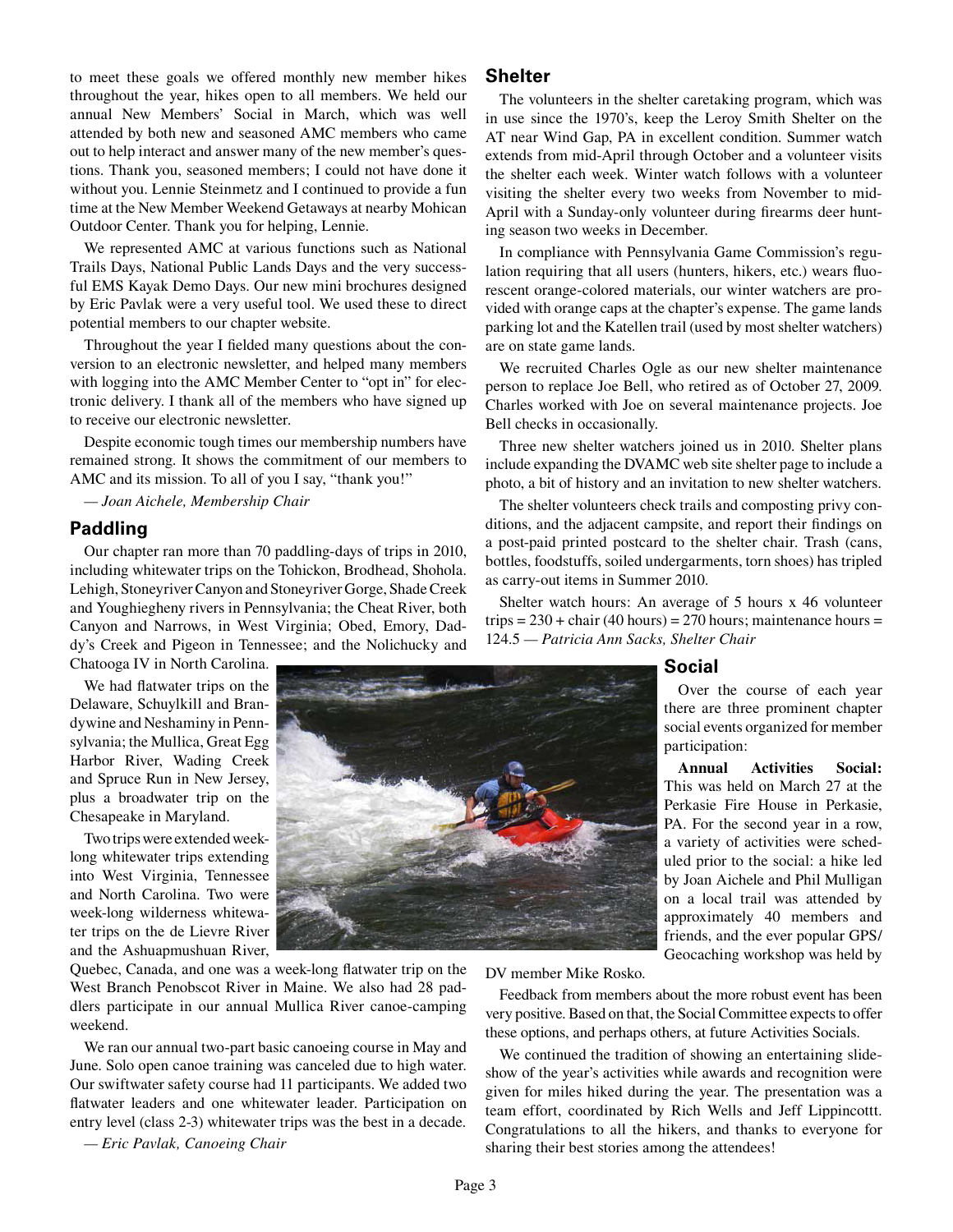As the hungry hikers and workshop attendees returned from their activities, they were treated to pre-dinner snacks and beverages, followed by a great selection of hot food for dinner. In lieu of the covered dish approach, this year we continued to charge a nominal fee for snacks and dinner. No one went home hungry and all leftovers were transported to a local soup kitchen coordinated by DV member Linda Watsula, a great opportunity to help communities in need, and a great end to great day!

**Annual Picnic:** This year's event was held June 16 at a new location, Central Perkiomen Valley Park in Montgomery County, PA. This park is a great venue, offering a regionally central location, a covered pavilion and picnic area with several grills. The park is adjacent to the Perkiomen Trail, which offers great hiking and bicycling. The chapter provided hamburgers, veggie burgers, hot dogs and drinks, and guests were asked to bring a covered dish, salad or dessert to share with fellow members. A very wellattended hike was led by Joan Aichele, and a bicycle ride was by Jeff Lippincott and George Gorman. The weather was clear and hot, bringing in warm and hungry hikers and bikers for the BBQ. The volleyball games were spared the mud of last year.

**Annual Dinner:** The annual dinner combines a social event, a business meeting and a special guest speaker. It is a great opportunity to network with new and existing chapter members, enjoy a nice dinner together, to learn a little bit about some of the business aspects of operating the chapter and wrap up with a great story about fun and adventure in the outdoors. This is an excellent event for new members, since the networking tends to open up discussion around experiences of the past year, with great stories and suggestions for participation in the year ahead.

*— Stephanie Wall, Social Chair*

#### **Trails**

During 2010 the Delaware Valley Chapter trail crew at Valley Forge continued our work on the Mt. Misery trails, bringing them into a current state of good repair. Chapter crews contributed 203.17 hours of work for Valley Forge National Park. We also supplied workers and leadership for several annual events, including a Sierra Club National Service Outing in October, the 5-mile Revolutionary Run in April, National Trails Day in June and National Public Lands Day in September.

In 2010, maintenance continued on our section of the Appalachian Trail. Dan Schwartz led most of the conventional maintenance, Pat Sacks handled the Shelter watch, and Mike Manes led the corridor monitoring activities.

There were three special activities that occurred during 2010. The first was a clean-up of an illegal construction site, nicknamed Ewok Village, led by Bill Steinmetz. The second was a five-day event led by Dan Schwartz over the Labor Day weekend, which was to install water bars and other water drainage aids on the Katellen Trail, a spur leading to the AT. The last special activity was held October 17, and was attended by Pamela Underhill, the director of the Appalachian Trail National Park. While this started as a meeting to inform Underhill of the activity known as corridor monitoring, it also became a meeting of a number of corridor workers with Underhill. This activity was hosted by the chapter, led by Mike Manes, and held at Smith Gap within the chapter's section of the AT.

#### *— Phil Mulligan, Trails Chair*

## **Treasurer's Report**

#### **Overall Financial Assessment**

The Delaware Valley Chapter has improved its financial position over the past year despite a gradual, but continuing, decline in Membership, adding about \$2,500 to our financial reserves. This trend should continue into the coming year, making additional funds available for activities and program initiatives. In addition, chapter reserve funds deposited in the AMC Investment Account, have gained about 20 percent over the past year, recovering the loses from the recent economic decline.

#### **Financial Details**

The Delaware Valley Chapter operates as a branch of the Appalachian Mountain Club (AMC), a non-profit corporation with headquarters in Boston, MA. Chapter financial activities comply to rules established by the AMC, including the AMC fiscal year from January 1 through December 31. The chapter's books are maintained on a cash basis in a computerized accounting system and the chapter provides an annual financial report for AMC audit and review within a month after completing the fiscal year.

Chapter income comes primarily as an allocation of a portion of the AMC dues paid by members who reside in the Delaware Valley area. In the twelve months covered by this report, this dues allocation provided 90 percent of the chapter income, similar to previous years.

Chapter communication costs decreased from about 60 percent of total expenses to about 40%, freeing additional funds for use program areas such as activity Leader development, chapter social events, Membership contact, and canoeing equipment upgrade.

Because this report occurs before the end of the official Fiscal Year, it follows the format from recent years and covers a 12-month accounting period from October 1, 2009, through September 30, 2010. Comparisons are provided with the preceding 12-month period. The financial statement follows on the next page. *— Allen Male, Treasurer*

> Electronic copies of this report are available at: http://www.amcdv.org

> > and http://paddlenow.com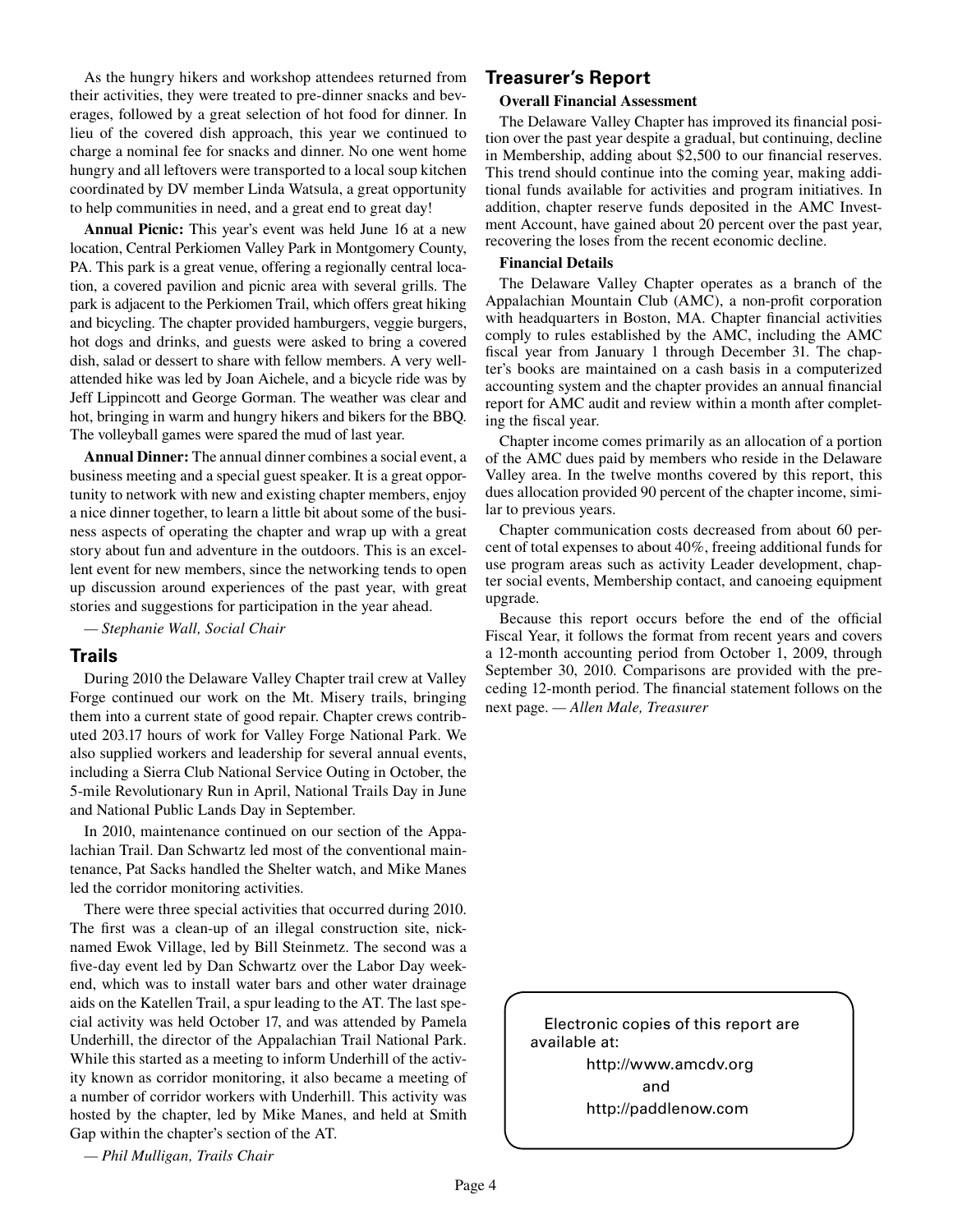# *Financial Data*

Operational income and expenses for the period are shown below.

# *Operational Income vs. Expense for the 12-Month Period From 10/1/2009 thru 9/30/2010 Compared to Prior 12-month Period*

| <b>Income</b>                           | <b>Current Period</b> | <b>Prior Period</b> |
|-----------------------------------------|-----------------------|---------------------|
| <b>Allocation from AMC Dues</b>         | \$17391.00            | \$17645.50          |
| <b>Membership Sales</b>                 | 1050.00               | 1210.00             |
| Misc. Income                            | 0.00                  | 1000.00             |
| Net Income from Activity Fees           | 978.00                | 283.66              |
| <b>Merchandise Sales</b>                | 0.00                  | 57.00               |
| <b>Interest from Bank Accounts</b>      | 7.08                  | 13.97               |
| <b>Total Income</b>                     | \$19426.08            | \$20210.13          |
| <b>Expense</b>                          |                       |                     |
| Communication                           | \$6522.93             | \$11657.66          |
| Attendance at Club-wide AMC<br>Meetings | 2264.11               | 2356.81             |
| Trails & Shelter Maintenance            | 987.46                | 1756.18             |
| Recognition                             | 773.44                | 823.32              |
| <b>Chapter Social Events</b>            | 1434.18               | 756.61              |
| <b>Committee Expenses</b>               | 939.74                | 676.77              |
| <b>Membership Activities</b>            | 785.24                | 595.99              |
| <b>AMC Program Support</b>              | 0.00                  | 500.00              |
| <b>Canoeing Program</b>                 | 1474.85               | 315.00              |
| Leadership & Outdoor Skills             | 1331.00               | 223.84              |
| Liability Insurance                     | 464.00                | 217.00              |
| <b>Bank Fees</b>                        | 0.00                  | 0.00                |
| <b>Total Expenses</b>                   | \$16976.95            | \$19879.18          |
| Surplus (Deficit) - Income-Expenses     | 2,449.13              | 330.95              |

The Chapter has cash assets to meet near term needs.

# *Cash Assets on 9/30/2010 Compared to 9/30/2009*

|                                | 9/30/2010 | 9/30/2009 | <b>Increase</b> |
|--------------------------------|-----------|-----------|-----------------|
| <b>Checking Account</b>        | 557.83    | 461.38    | 96.45           |
| Money Market Account (Savings) | 16972.16  | 14685.48  | 2286.68         |
| <b>Undeposited Funds</b>       | 99.00     | 0.00      | 99.00           |
| <b>Operating Cash Assets</b>   | 17628.99  | 15146.86  | 2482.13         |
| <b>AMC Investment Account</b>  | 20870.31  | 17345.67  | 3524.64         |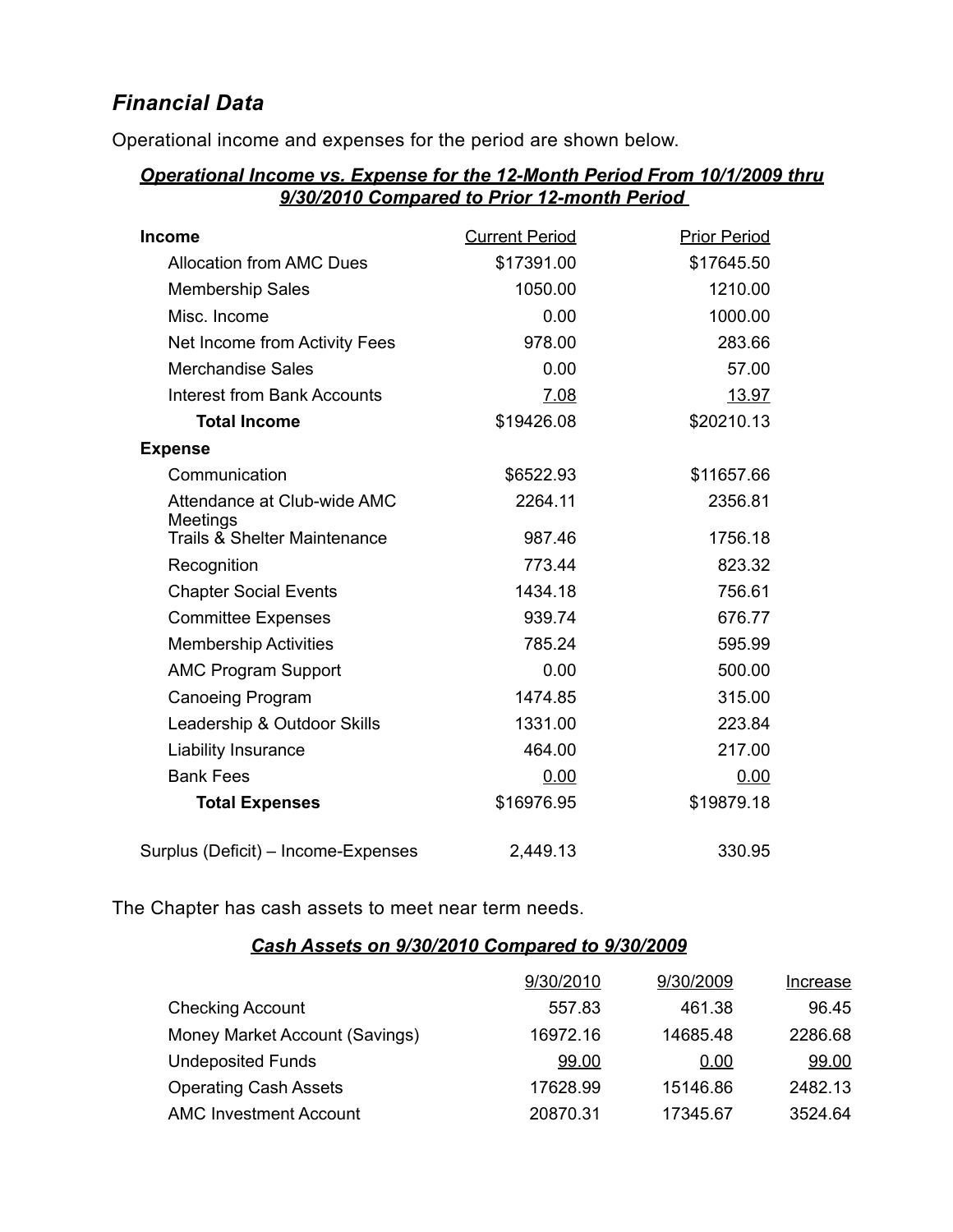Checking and money market funds are in FDIC-insured bank accounts.

The AMC Investment Account is managed by AMC and is available to Chapters to provide long-term growth opportunities for funds not needed for current operations. Deposits and withdrawals of these funds are restricted to specified periods of each calendar quarter.

Cash assets are divided among the three categories as shown below.

# *Category of Funds on 9/30/2010 Compared to 9/30/2009*

|                            | 9/30/2010 | 9/30/2009 |
|----------------------------|-----------|-----------|
| Operating Funds            | 16826.27  | 14344.14  |
| Reserve Funds              | 20870.31  | 17345.67  |
| Henry Wu Scholarship Funds | 802.72    | 802.72    |
|                            | 38499.30  | 32492.53  |

Operating Funds are the funds and reserves for day-to-day operation of the Chapter.

Reserve Funds are set aside for long-term growth.

The Henry Wu Scholarship Funds are allocated for financial support to youth and student programs in fields appropriate to the AMC's mission of conservation, education, and recreation.

Questions or comments on this report are welcome and can be addressed to the Treasurer at the Annual Dinner or by e-mail to [treasurer@amcdv.org.](mailto:treasurer@amcdv.org)